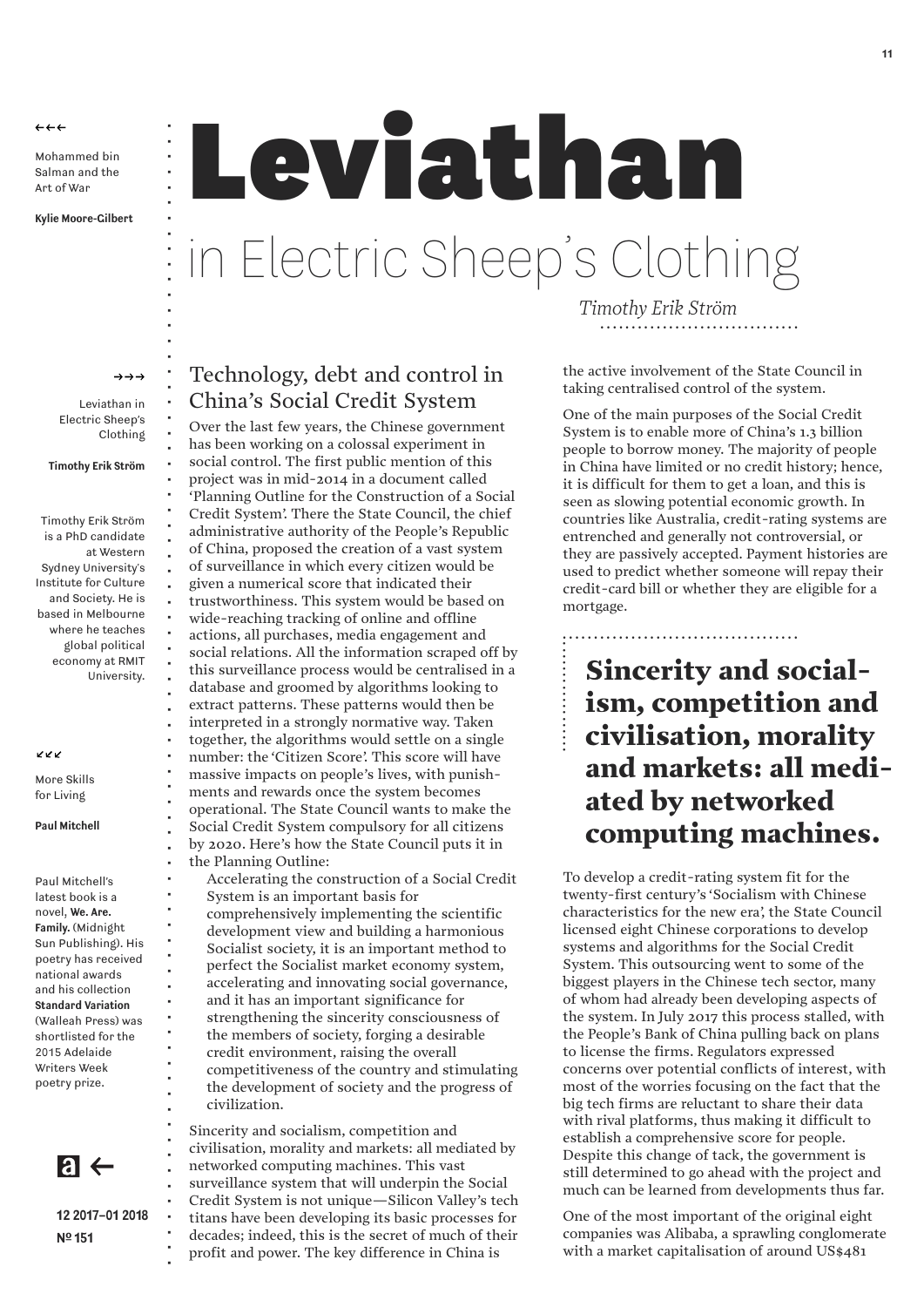•



•

•

•

billion—around the same as Poland's GDP. Alibaba introduced AliPay, a payment system that allows people to buy things offline and transfer money to other AliPay account holders. For example, if someone wanted to buy a bowl of rice porridge from a street vendor, they could use their smartphone to take a photo of a QR code, type in the amount—say 3 yuan—and hit go. Then, the vendor checks their phone, sees the money has been transferred, and the transaction is settled. Alibaba's system is huge, overtaking PayPal back in 2013 as the world's largest mobile payment platform. These kinds of practices are part of the uneven global drive for a 'cashless society'. Financial corporations have a particular interest in pushing governments to phase out cash. Cash is something of a public utility, and every use of it for a transaction is, for techno-finance, a missed opportunity to profit from increasingly fine-grained surveillance of consumer habits and predilections.

Under Alibaba's umbrella lies Ant Financial Services Group, and beneath that Sesame Credit, one of the State Council's prospective licence holders. Some of the potential infrastructure of the Social Credit System has been developed through Sesame Credit. Alibaba has not revealed the 'complex algorithm' used to reduce people to a single number. It has, however, revealed a number of factors that are taken into consideration in this black-box process. Credit history and fulfilment capacity are central, with the algorithms going over people's payment histories and ability to service debts. Behaviour and preferences are implicated, with the algorithms drawing conclusions about people according to their actions. Algorithms might note a person's

shopping habits and see them as a measure of their character. For example, if someone spent money on alcohol or violent computer games, the software could be programmed to see this as a sign of irresponsibility, which could lead to a lower score. Other factors such as exercise regimes or the hours that people spend on the internet could be taken on board.

Social relations between friends online are also a factor in determining a person's score. Sesame Credit gives points for sharing what they call 'positive energy' online. Announcing publicly on social media how great China is or how well the economy is going can lift one's score. Social relations are also significant, as a person's score is connected to their friends' scores. So, if you are friends with someone with a high score who is always posting wonderful things about the status quo, that will likely reflect well on you. Conversely, you do not want to associate with a dissident. Alibaba maintains that there are no penalties for friends making negative comments, but it is not hard to imagine this trajectory. Indeed, this possibility played out in science fiction in 'Nosedive', the first episode of season three of *Black Mirror*.

Penalties are set to come into force once the system becomes mandatory in 2020. The system is being designed to punish people if they break trust. The planning document summaries its intention thus: it will allow 'the trustworthy to roam everywhere under heaven while making it hard for the discredited to take a single step'. This translates into an elaborate system of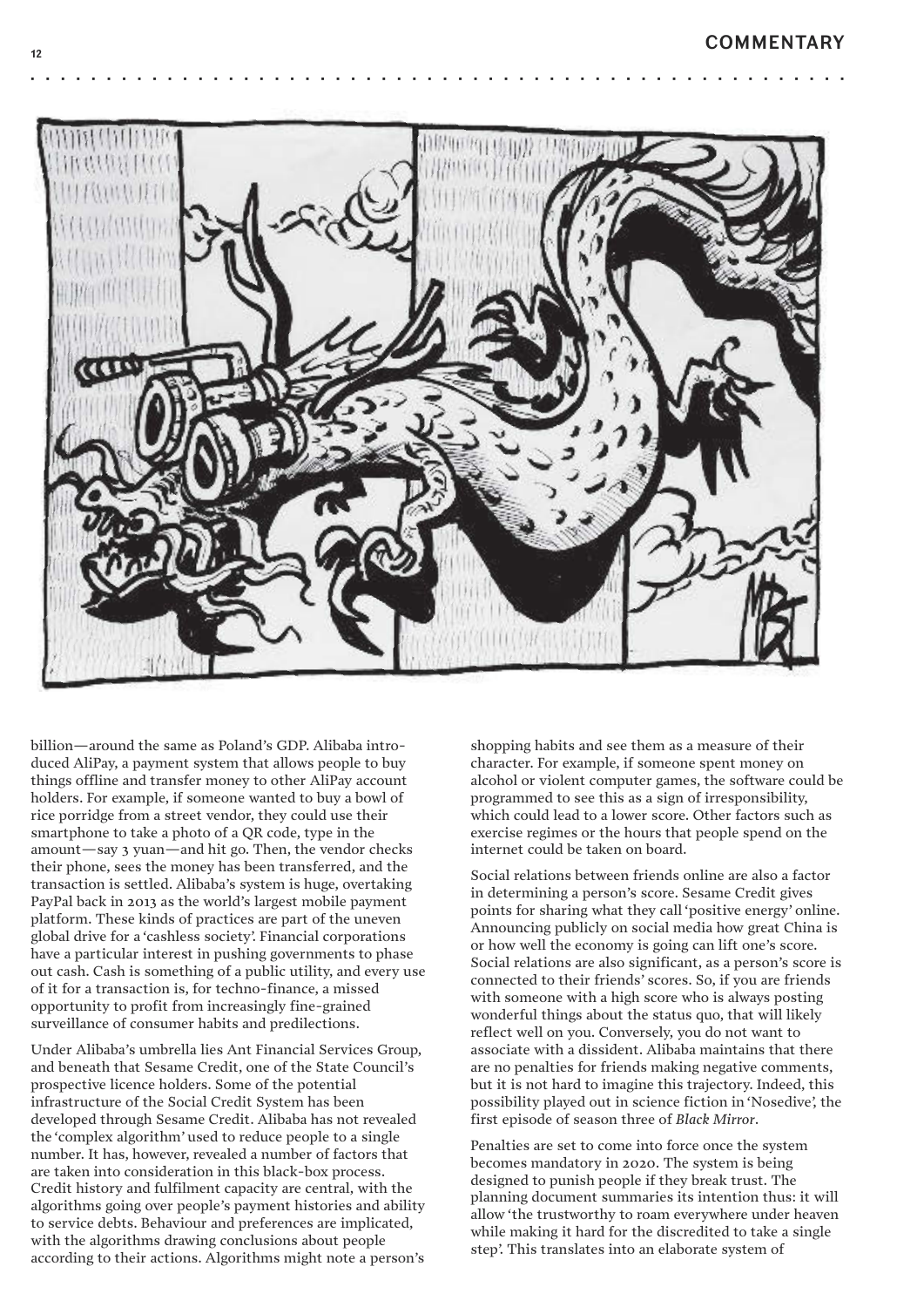$\leftrightarrow \leftrightarrow$ 

Leviathan in Electric Sheep's Clothing

•

• • • • • • • • • • • • • • • • • • • • • •

**12 2017–01 2018**

**Nº 151**

 $a \leftarrow$ 

**Timothy Erik Ström**

automated carrots and sticks. Thus far, while it is a voluntary opt-in system, it's all carrots: a system of social control gamified into a series of enticements. Alibaba gives instant loans to anyone whose points get to a certain level (as long as the credit is spent on its products). Achieve a slightly higher score and you can get a loan to spend anywhere. Get a higher score again, and you will be fast-tracked for a visa to visit Europe. This system of gamification can even extend to one's love life. One of the eight companies selected to develop the Social Credit System infrastructure is Baihe, China's biggest online-dating company. The dating app teamed up with Alibaba to allow its users to show off their good credit ratings. Baihe promotes people with good credit scores, giving them a better standing on its website and thus increasing their chance of getting a date. Zhuan Yirong, Baihe's vice-president, explains: 'A person's appearance is very important. But it's most important to be able to make a living. Your partner's fortune guarantees a comfortable life'. It might be all carrots at the moment, but a system of sticks is also being assembled. In 2016 the State Council's General Office released a policy document elaborating the effects of having a low Social Credit Score. The document is quite detailed, with wide-reaching proposals on how to punish those deemed untrustworthy by the algorithm. To mention just a few of the proposals, it suggests that a person with a low score be restricted in their ability to receive government subsidies or support. A low score would also make renting a property or finding a job more difficult. The document specifically forbids a person with a low score from being employed in high manage ment, finance, the legal sector or the military, or as a civil servant, and would disallow membership of the Party. Low-scoring people will be the focus of more intensive police surveillance and frisking. The document recommends 'restrictions on conspicuous consumption', including catching trains and aircraft, visiting hotels and restaurants, sending children to high-fee schools, and building • • • • • • • • • • • • • • • • • • • • • • • • • • • • • • • • • • • • • • • • • • • • • • • • • • • •

**This system of gami fication can even extend to one's love life. One of the eight companies selected to develop the Social Credit System infra structure is Baihe, China's biggest onlinedating company.** *........................... ............................*

or renovating houses. In its clunky bureaucratic language, the policy document states:

All levels' Party and units are encouraged to use name list information concerning persons subject to enforcement for trust-breaking, integrate it into their own areas, professional scope and business activities, and implement credit supervision, warning and punishment over persons subject to enforcement for trustbreaking.

The State Council's dys/utopian vision is shot through with the rhetoric of trust, with the system being conceived as an apparatus designed to enhance trust and sincerity. The concept of trust evokes a combination of confidence, reliance, dependence and hope. However, when computing machines automate and quantify trust in order to make it legible for governments and corporations, the social basis of trust is undermined. Abstracted from its roots in ordinary social life, it comes back into social organisation as a techno-scientific process that radically enhances forms of social control.

As noted, one aim of the Social Credit System is to get more people to be able to borrow money, with the Citizen Score being a key factor in determining someone's ability to access credit or, to say the same thing differently, their ability to get into debt. This inversion is significant, for it helps to tease out the shifting power relations in play. When someone gets into debt they make a promise to devote part of their future to repaying this debt, with interest. On the other side of this relation is the creditor, who gets a guaranteed in come stream from the interest—profit from usury.

The State Council worries that China's consumer economy is underfinanced, and it is looking to prop up spending via debt. There are some parallels between this situation and the massive increase in debt following the large-scale use of credit cards in the United States in the 1980s. This led to spiralling household debt, which, for a time, effectively served to cover stagnating wages by introducing new contradictions into the economy. Of course, this debt explosion created more financial instability, as we saw in the global financial crisis (on that note, US credit-card debt just topped US\$1 trillion for the first time since 2008). Debt mechanisms also serve as systems of social control, so the 'Social Debt System'—as it could easily be called—combines mass surveillance, gamified corporate loyalty programs and debt peonage. As these credit/debt relations spread, it is clear on which side of the divide lies the real power. In October a joint notice issued by the Publicity Department of the Communist Party of China Central Committee, the Supreme People's Court and the China Banking Regulatory Commission advised authorities across the country that they must establish a debtors list. Debtors are to be listed on online platforms as a punishment for their dishonesty.

While this Social Debt System can be seen as a frightening prospect, this is not to encourage a

**13**